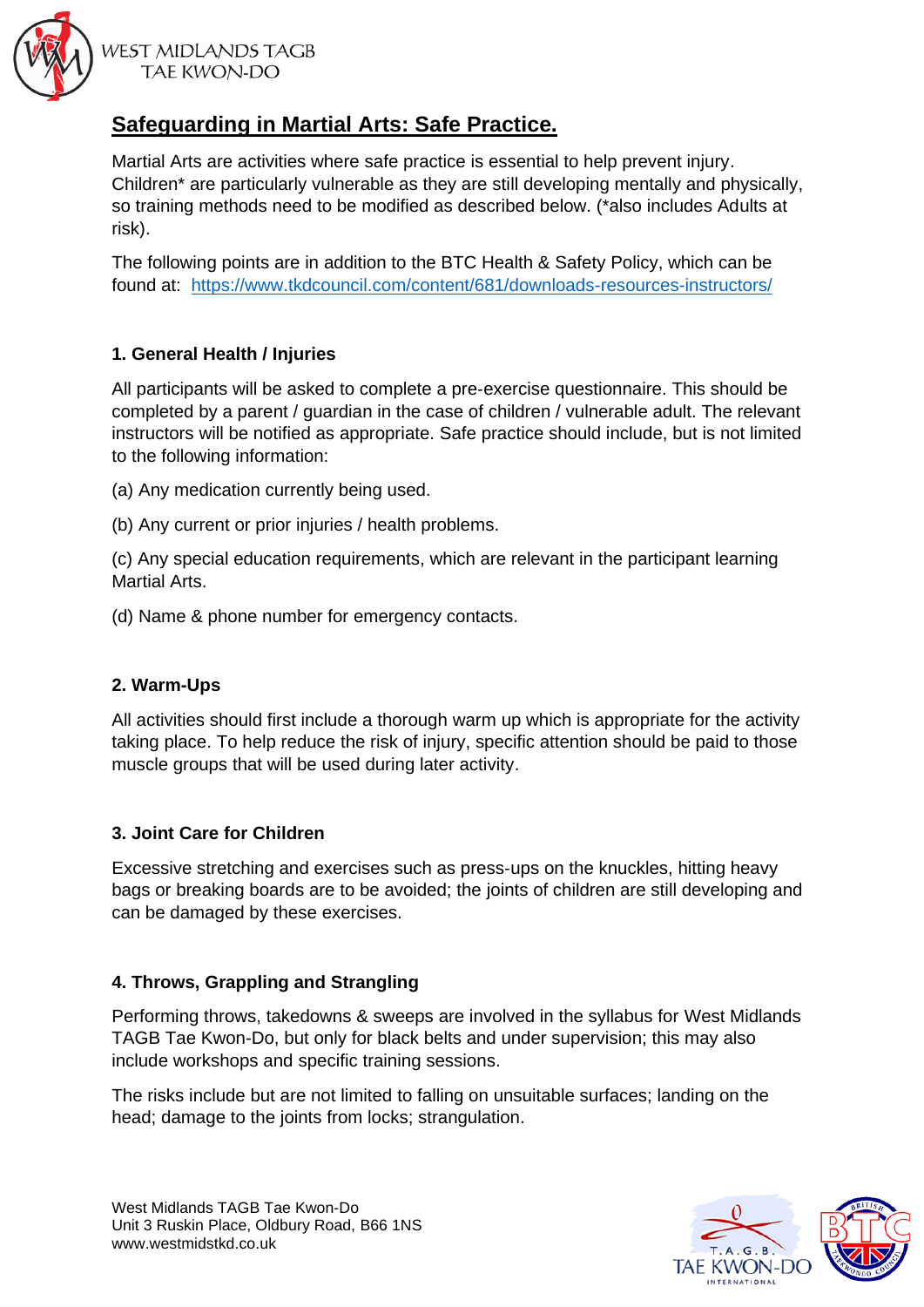

**WEST MIDLANDS TAGB TAE KWON-DO** 

Safe practice should take into consideration:

(a) Checking any matted area for suitability, particularly where the mats have been ioined.

(b) Checking that there are no hard surfaces or sharp / hard objects around the matted / training area.

(c) An experienced instructor, who will ensure that children are not taught to use locks, throws, or strangles which will cause injury.

#### **5. Strikes, Punches and Kicks**

Sparring during the classes within West Midlands TAGB Tae Kwon-Do syllabus.

The risks include but are not limited to: concussion (brain injury) from heavy blows to the head; damage to internal organs and joints from heavy blows; injury from inappropriate stretching and other exercises. The following points should be taken into consideration:

(a) Light contact only during sparring, especially to the head. (Light contact means the technique is targeted but controlled so that whilst the opponent is touched the technique is not followed through. The use of helmets, hand or foot pads **DOES NOT** eliminate the risk of brain injury from full contact strikes. Special attention should be made in the supervision of children and vulnerable adults whilst sparring, ensuring contact levels are controlled.

(b) Only approved sparring equipment may be worn during sparring.

(c) When sparring the instructor must take into consideration the appropriate partners ages, height / weight, gender and sparring skill levels.

(d) Attention must be paid to the floor condition and surrounding area / obstacles to ensure the safety of all participants.

(e) Sparring may only take place under the supervision of a fully qualified instructor.

(f) Any injuries must be dealt with accordingly by a trained first aider and recorded.

#### **6. Weapons**

We do not hold any weapons classes within West Midlands TAGB Tae Kwon-Do syllabus, but would follow these practices as an example if we did or hold specific training sessions or workshops.

Safe practice should take into consideration:

- (a) No live blades (sharp or otherwise) in the training hall when children are present.
- (b) Safe protocols for the use of training weapons by children.
- (c) Good supervision at all times by Instructors.